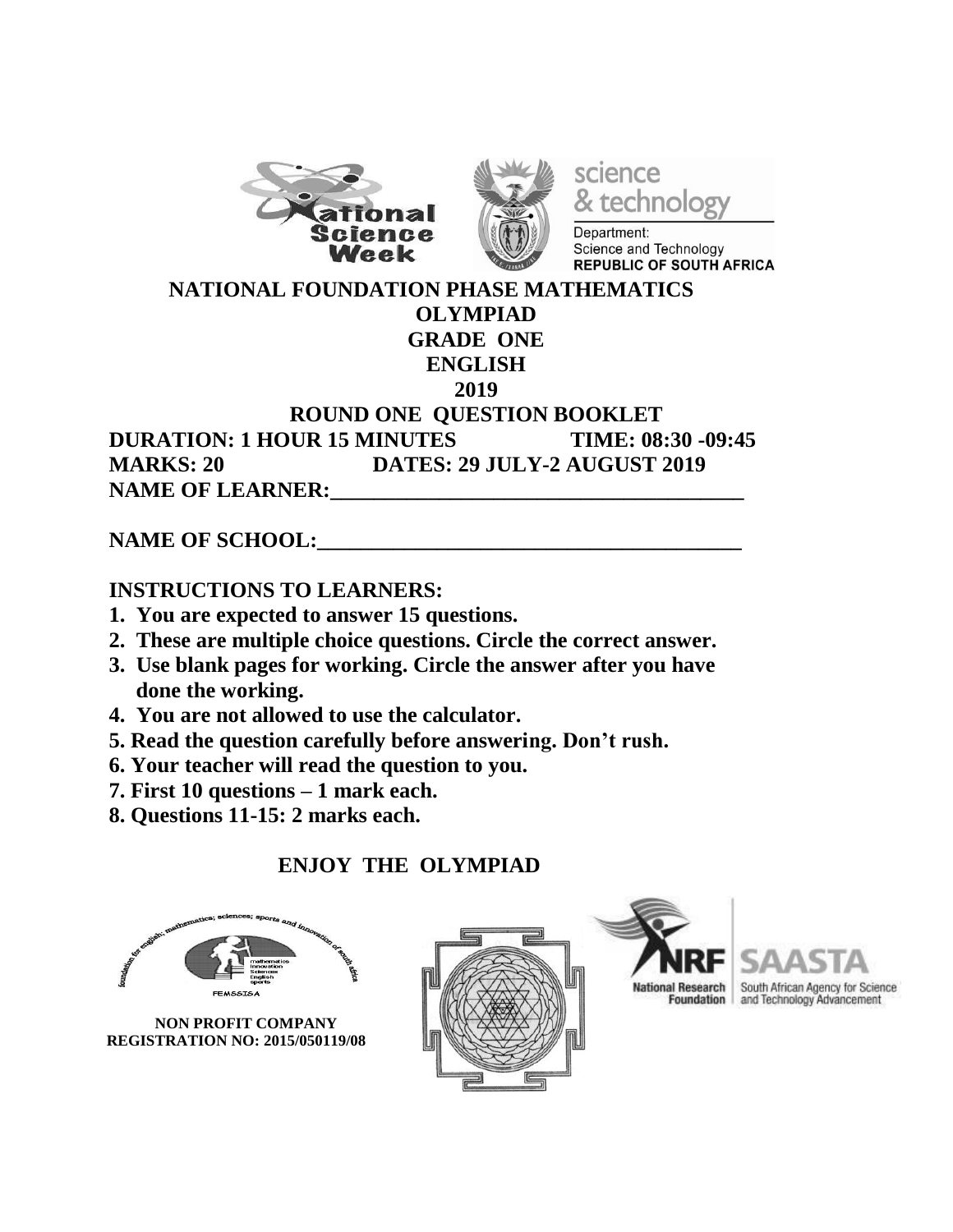**1. Count the number of circles in this arrangement.**



**(A) 10 (B) 12 (C) 14**

- **2. Which number is 8 more than 15 ? 23; 21; 19 (A) 19 (B) 21 (C) 23**
- **3. Which number is out of order ? 7; 11; 9; 13 (A) 11 (B) 7 (C) 13**
- **4.** Give the value of  $\vert \cdot \vert$  in this addition problem.



- **5. Give the next number in this pattern (adding 6) 10;16; 22; 28 ; 34 ;…… (A) 40 (B) 46 (C) 52**
- **6. Find the value of**   $27 + 3 + 8 = 31 +$ **(A) 5 (B) 6 (C) 7**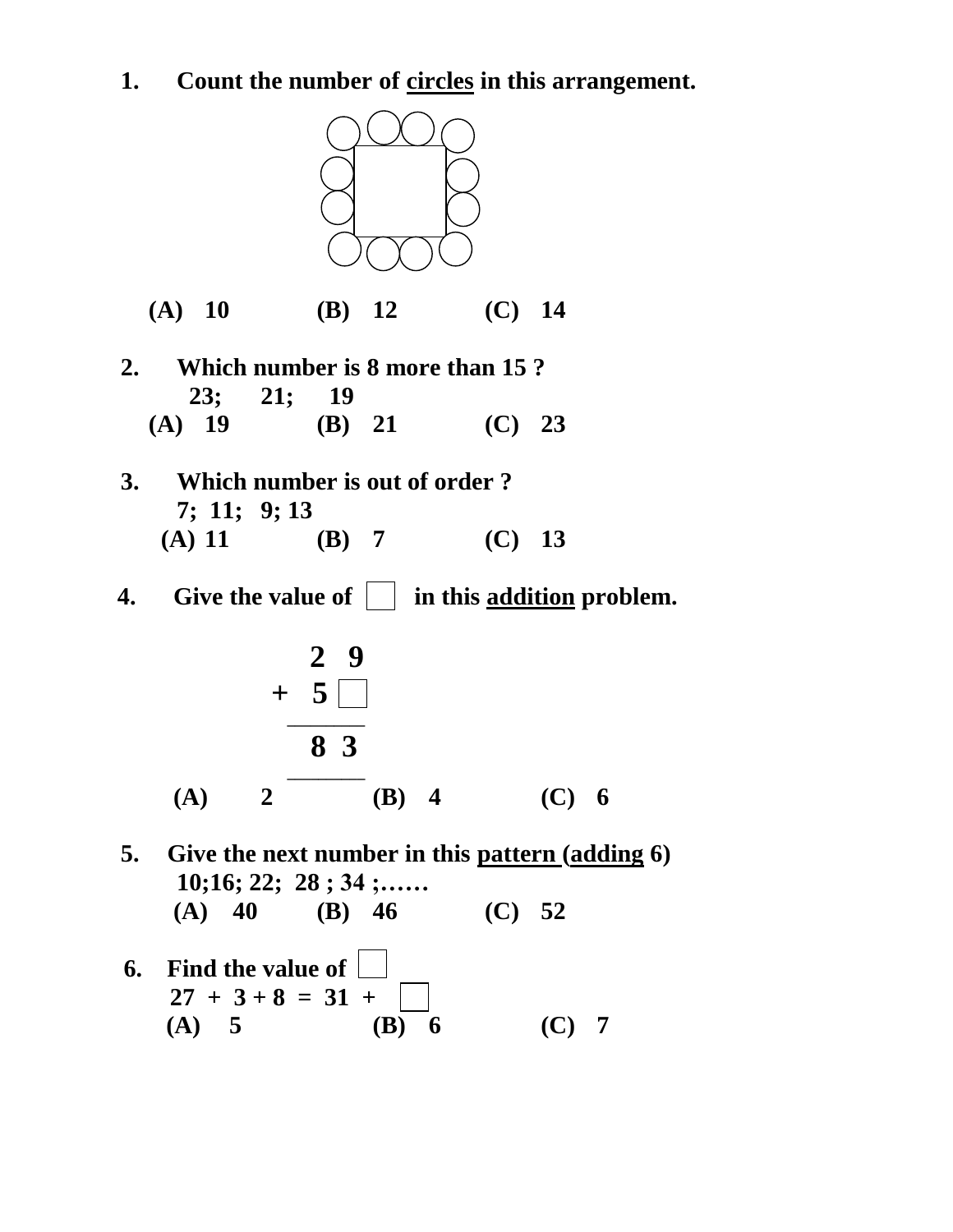## **7. Look at this pretty square**

| 5  | 7               | g  | 11 |
|----|-----------------|----|----|
| 19 | 17 <sup>0</sup> | 15 | 13 |
| 21 | 23              | 25 | 27 |
| 35 | 33              | 31 | 49 |

 **A coin was placed at 17 .**

 **It was moved one(1) place to the right; two(2)places down; two(2) places to the left and 1 place up. On which numbered square is the coin now on? (A) 21 (B) 23 (C) 25**

**8. How many blocks are there in this stack ?**





- **10. You are given 4 plastic digits 6;3;2; 8 What is the largest 3 digit number that can be made? (A) 836 (B) 863 (C) 862**
- **11. Petra gave 8 oranges to her friends. She then gave ½ of what was left to another group of friends. She still had 11 oranges left. How many oranges did Petra start off with ? (A) 28 (B) 29 (C) 30**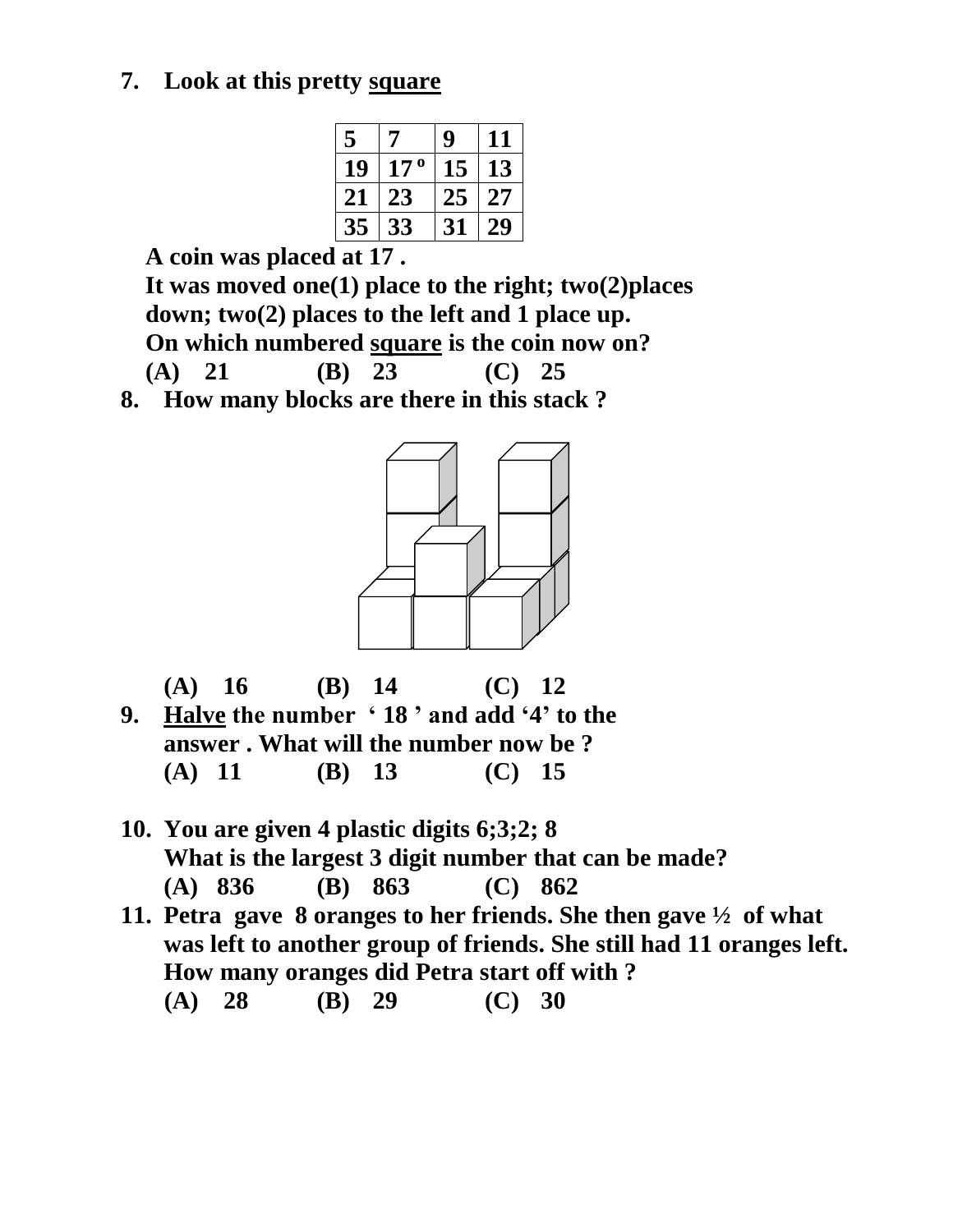**12. Rosy gave her plants 50 grams of plant feed per day. She had 600 grams of plant feed. How many days can Rosy use the plant feed?** 

 **(A) 12 (B) 14 (C) 16**

**13. Sarah saw the time on the clock. What was the time be 8 hours ago?** 



 **(A) 11 o' clock (B) 10 o' clock (C) 9 o' clock 14. This game is called Links and Chains 1 2 3**

**(A) 7 (B) 5 (C) 3** 

**The number in block one is doubled and 1 added to it to give the number in block 2. The number in block 2 is doubled and 1 added to it to give in the number in block 3. What is the number in block 1?**

$$
15.
$$



**A; B and C are envelopes which have secret numbers. The number in A is double the number in B. The number in C is 3 times the number in B. The sum of all 3 numbers is 48. What number is in envelope B?**

**(A) 8 (B) 12 (C) 16 MARKS: 1-10: 10 x 1 = 10**  $11-15: 5 \times 2 = 10$ 

**TOTAL : 20**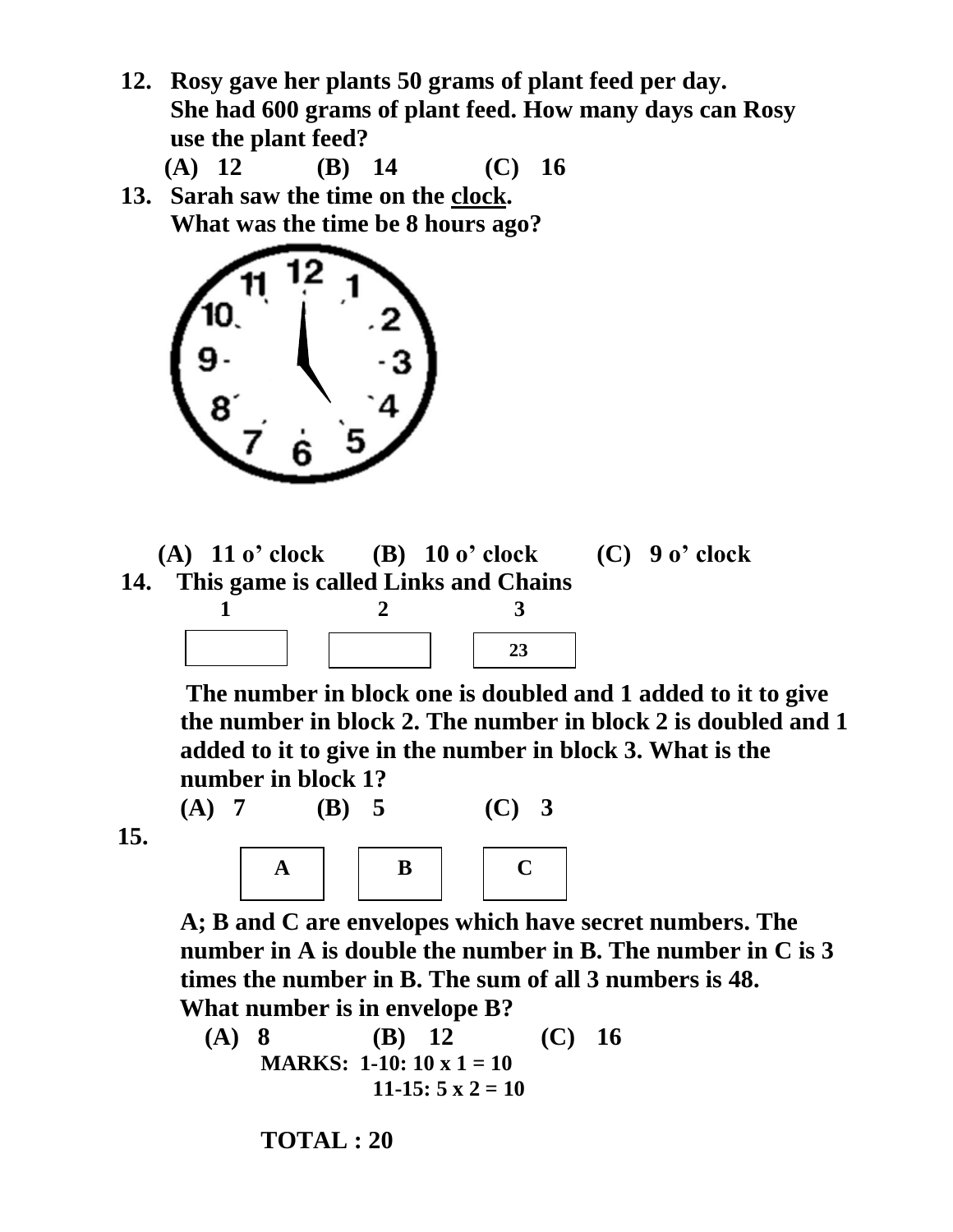



science & technology

Department: Science and Technology **REPUBLIC OF SOUTH AFRICA** 

#### **NATIONAL FOUNDATION PHASE MATHEMATICS OLYMPIAD GRADE TWO ENGLISH 2019 ROUND ONE QUESTION BOOKLET DURATION: 1 HOUR 15 MINUTES TIME: 08:30 -09:45 MARKS: 20 DATES: 29 JULY-2 AUGUST 2019** NAME OF LEARNER:

NAME OF SCHOOL:

### **INSTRUCTIONS TO LEARNERS:**

- **1. You are expected to answer 15 questions.**
- **2. These are multiple choice questions. Circle the correct answer.**
- **3. Use blank pages for working. Circle the answer after you have done the working.**
- **4. You are not allowed to use the calculator.**
- **5. Read the question carefully before answering. Don't rush.**
- **6. Your teacher will read the question to you.**
- **7. First 10 questions – 1 mark each.**
- **8. Questions 11-15: 2 marks each.**

## **ENJOY THE OLYMPIAD**



 **NON PROFIT COMPANY REGISTRATION NO: 2015/050119/08**





al Research South African Agency for Science<br>Foundation and Technology Advancement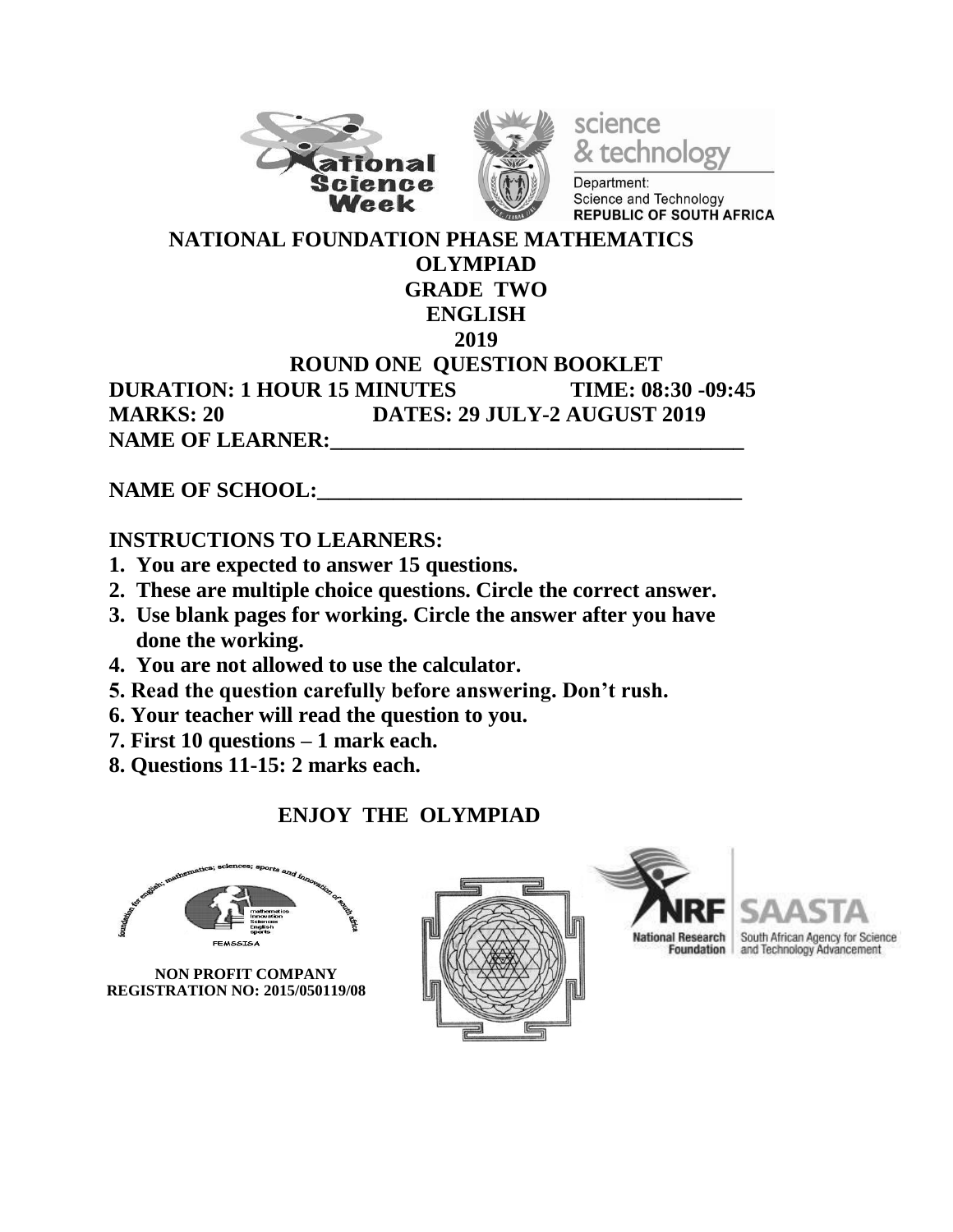**1. Count the number of triangles in this arrangement:** 



**6. After giving 45 health cakes to her friends in Grade 2F and 36 to her friends in Grade 2H she still had 15 left. How many did she start off with?**

| $(A)$ 96 | (B) 80 | (C) 64 |
|----------|--------|--------|
|          |        |        |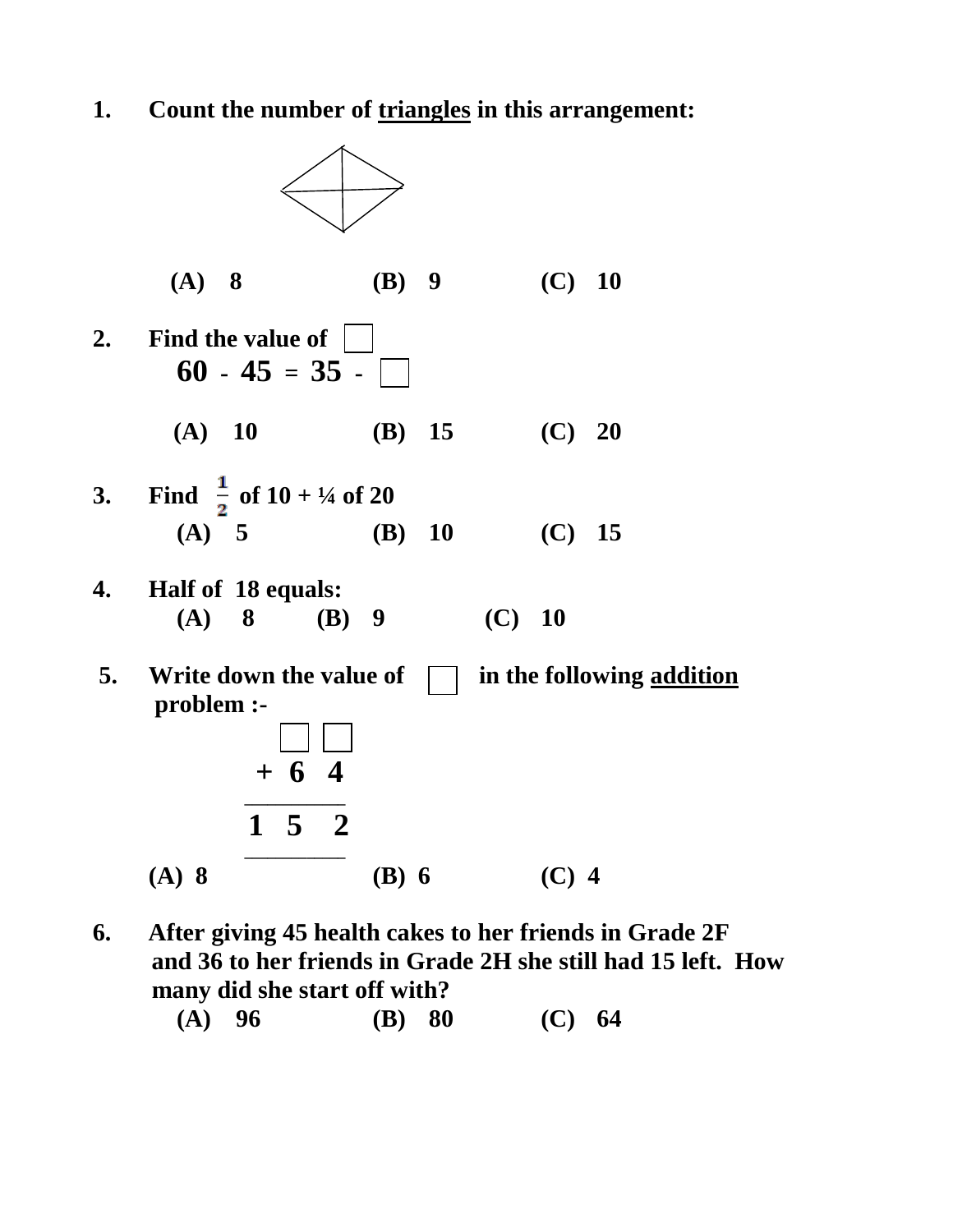**7. Write down the value of**  $\vert \cdot \vert$  **in the subtraction problem:** 



 **(A) 6 (B) 7 (C) 8**

**8. There are 24 numbered blocks below:-** 

| $\vert 2 \vert$ | $\overline{\mathbf{4}}$ | 6 | 8              | 10                             | 12         |
|-----------------|-------------------------|---|----------------|--------------------------------|------------|
|                 |                         |   | 24 22 20 18 16 |                                | 14         |
|                 |                         |   |                | 26 28 30 32 34                 | $\vert 36$ |
| 48              |                         |   |                | $46 \mid 44 \mid 42 \mid 40^d$ | 38         |

*d* **is a disc at 40. It moves 2 blocks left, 3 blocks upwards; 2 blocks left and 2 blocks to the down. On which block is** *d* **now on ?**

 **(A) 26 (B) 48 (C) 28**

**9.** 



 **Ms Rabbit visited 83 hutches. Count A as 1. On which lettered hutch did Ms Rabbit end up in?**

 **(A) E (B) D (C) C**

### **10. Links and Chains**

**Halve the number and add 4 each time to move from one block to the other. Which number is in block 1?:-**

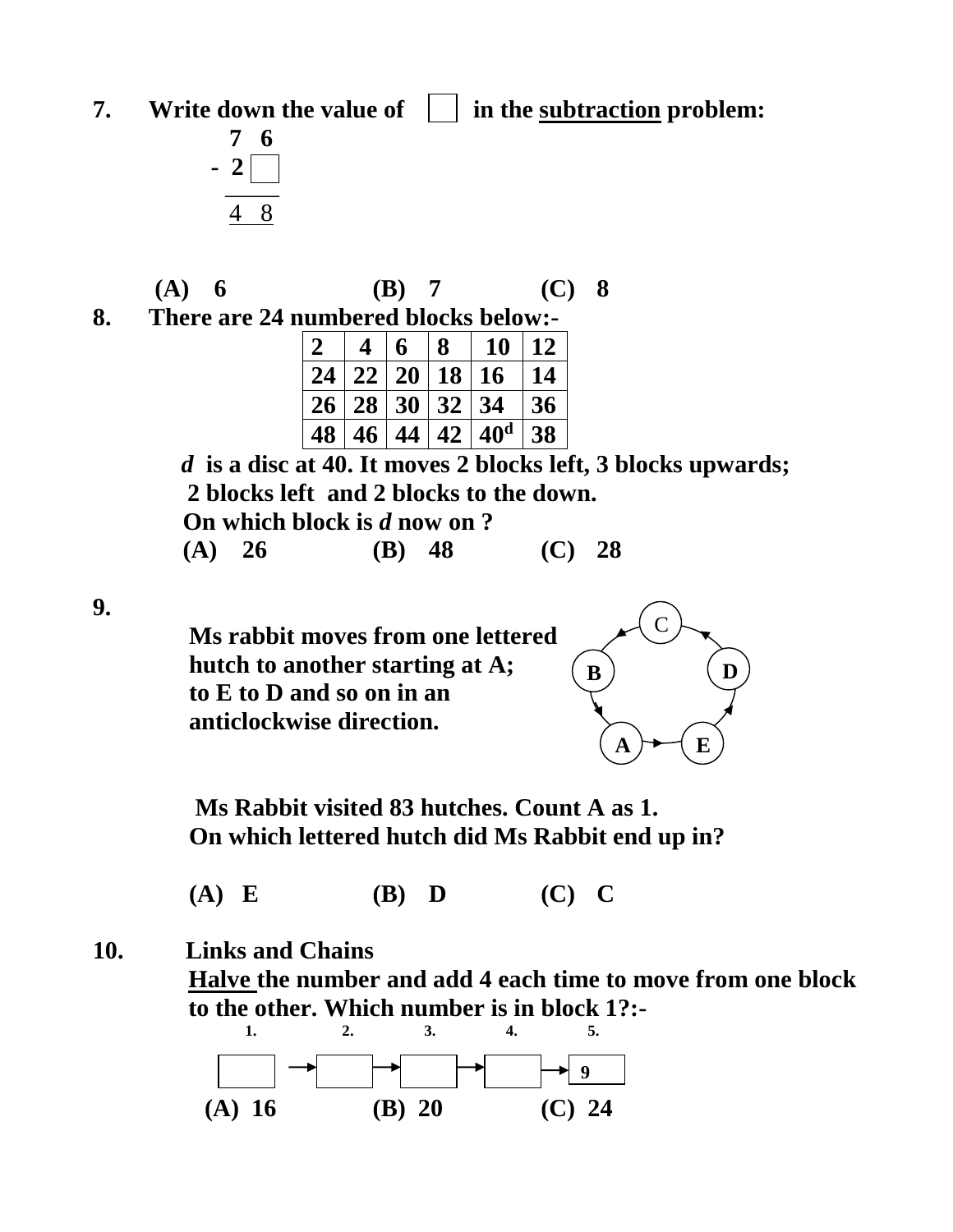**X Y**

 **\*I am a 2 digit number.**  $*$ **X** + **Y** + **Y** = 19  $*$ **X** -**Y** = 1  **(A) 6 7 (B) 76 (C) 87**

**12. After giving 12 of her discs to Pansy and Sipho, Tembi still had ¾ of her discs.**

 **How many did Tembi start off with ?**

 **(A) 36 (B) 48 (C) 60**

**13. Who is the tallest ? Apex is taller than Carey. Apex is shorter than Dainty.**

 **(A) Apex (B) Dainty (C) Carey 14. Sandy has R25 less than Randy. Randy has R35 more than Kandy. How much does Kandy have if Sandy and Randy have R175 ? (A) R75 (B) R40 (C) R25**

**15. The following is in balance.**

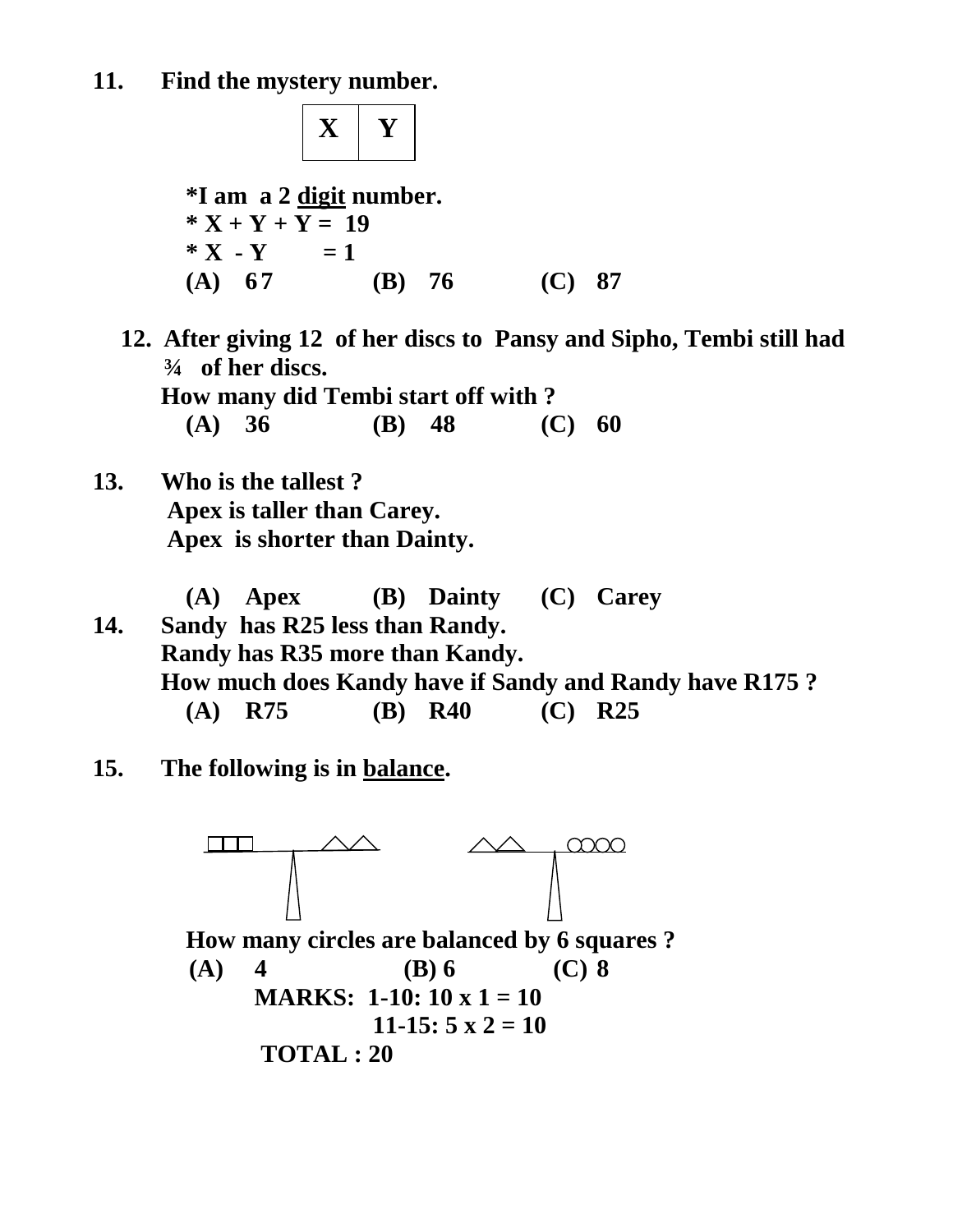



science & technology

Department: Science and Technology **REPUBLIC OF SOUTH AFRICA** 

#### **NATIONAL FOUNDATION PHASE MATHEMATICS OLYMPIAD GRADE THREE ENGLISH 2019 ROUND ONE : QUESTION BOOKLET DURATION: 1 HOUR 15 MINUTES TIME: 08:30 -09:45 MARKS: 20 DATES: 29 JULY-2 AUGUST 2019 NAME OF LEARNER:**

NAME OF SCHOOL:

### **INSTRUCTIONS TO LEARNERS:**

- **1. You are expected to answer 15 questions.**
- **2. These are multiple choice questions. Circle the correct answer.**
- **3. Use blank pages for working. Circle the answer after you have done the working.**
- **4. You are not allowed to use the calculator.**
- **5. Read the question carefully before answering. Don't rush.**
- **6. Your teacher will read the question to you.**
- **7. First 10 questions – 1 mark each.**
- **8. Questions 11-15: 2 marks each.**

## **ENJOY THE OLYMPIAD**



 **NON PROFIT COMPANY REGISTRATION NO: 2015/050119/08**





al Research South African Agency for Science<br>Foundation and Technology Advancement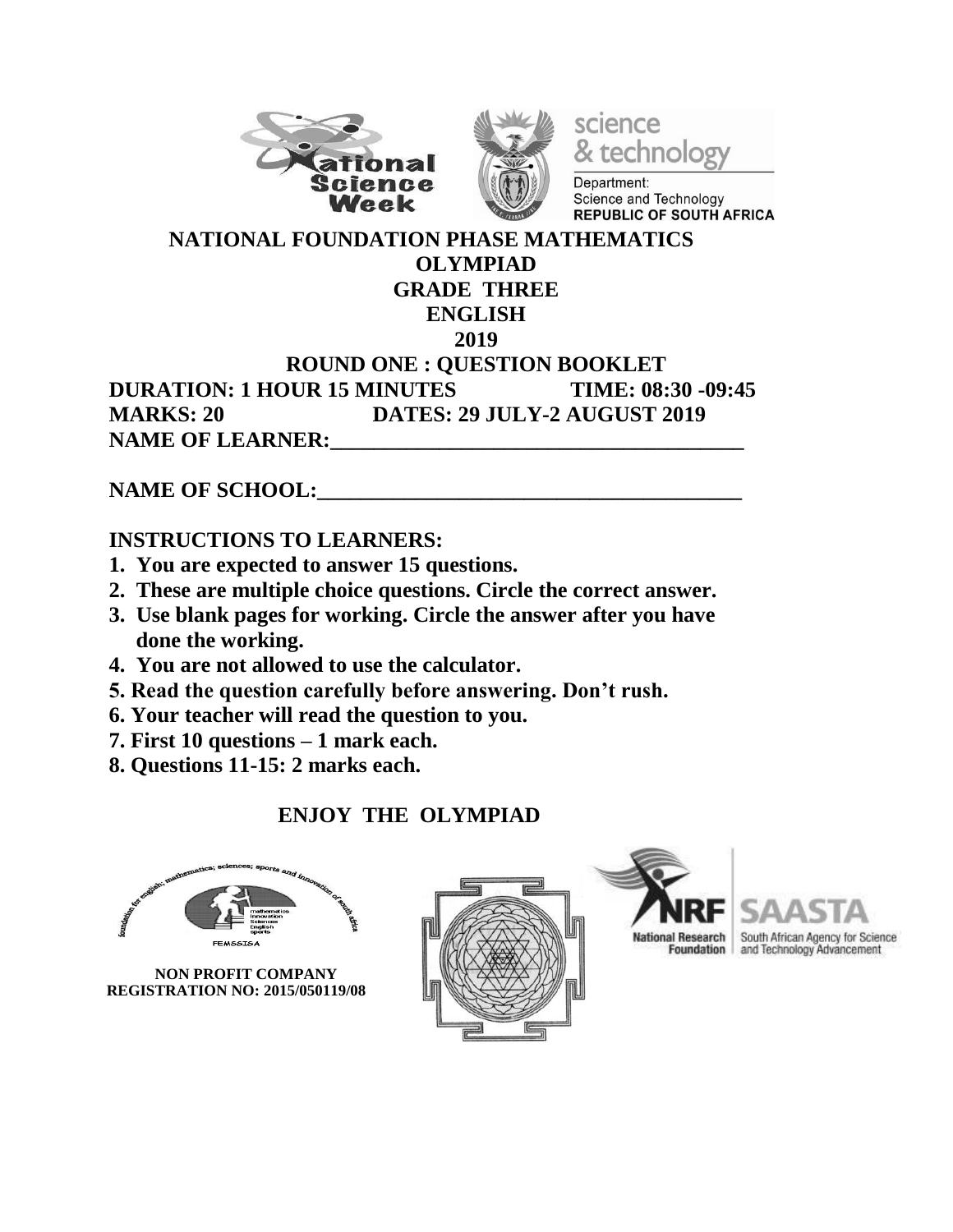| 1. | Find the value of $\vert \cdot \vert$ to make this <u>sentence</u> true. |
|----|--------------------------------------------------------------------------|
|    | $60 + \square = 24 + \square + \square$<br>$+$                           |
|    | (B) $16$ (C) $18$<br>$(A)$ 14                                            |
| 2. | My cellphone number is 0829444205                                        |
|    | The sum of the digits of my cellphone number is                          |
|    | (A) 38 (B) 39<br>$(C)$ 40                                                |
| 3. | Write down the 9 <sup>th</sup> number of this addition pattern:-         |
|    | 5; 12; 19; 26;                                                           |
|    | (B) $54$<br>$(A)$ 47<br>(C) 61                                           |
| 4. | Karima counted in 6's as follows from 12:-                               |
|    | $12; 18; 24; 30; \ldots$                                                 |
|    | She stopped at the $20th$ number.                                        |
|    | What number did she count last?                                          |
|    | (A) $126$ (B) $132$ (C) $138$                                            |
| 5. | What is the 9 <sup>th</sup> number of this pattern?                      |
|    | 4; 4; 8; 12; 20; 32;                                                     |
|    | $(A)$ 130<br>(B) $136$<br>$(C)$ 142                                      |
| 6. | Ronald needs R280 to buy the football. He had                            |
|    | one R100 note and two R50 notes and five R5 coins.                       |
|    | How much more does he need to buy this football?                         |
|    | $(B)$ R50<br>$(A)$ R45<br>$(C)$ R55                                      |
| 7. | Cher has R400. She needs R800. Each day she receives R24.                |
|    | On which day will she reach the target?                                  |
|    | $(A)$ 15<br>$(B)$ 17<br>$(C)$ 19                                         |
|    |                                                                          |

**8. The total number of cubes in this arrangement is…**



**(A) 27 (B) 26 (C) 25**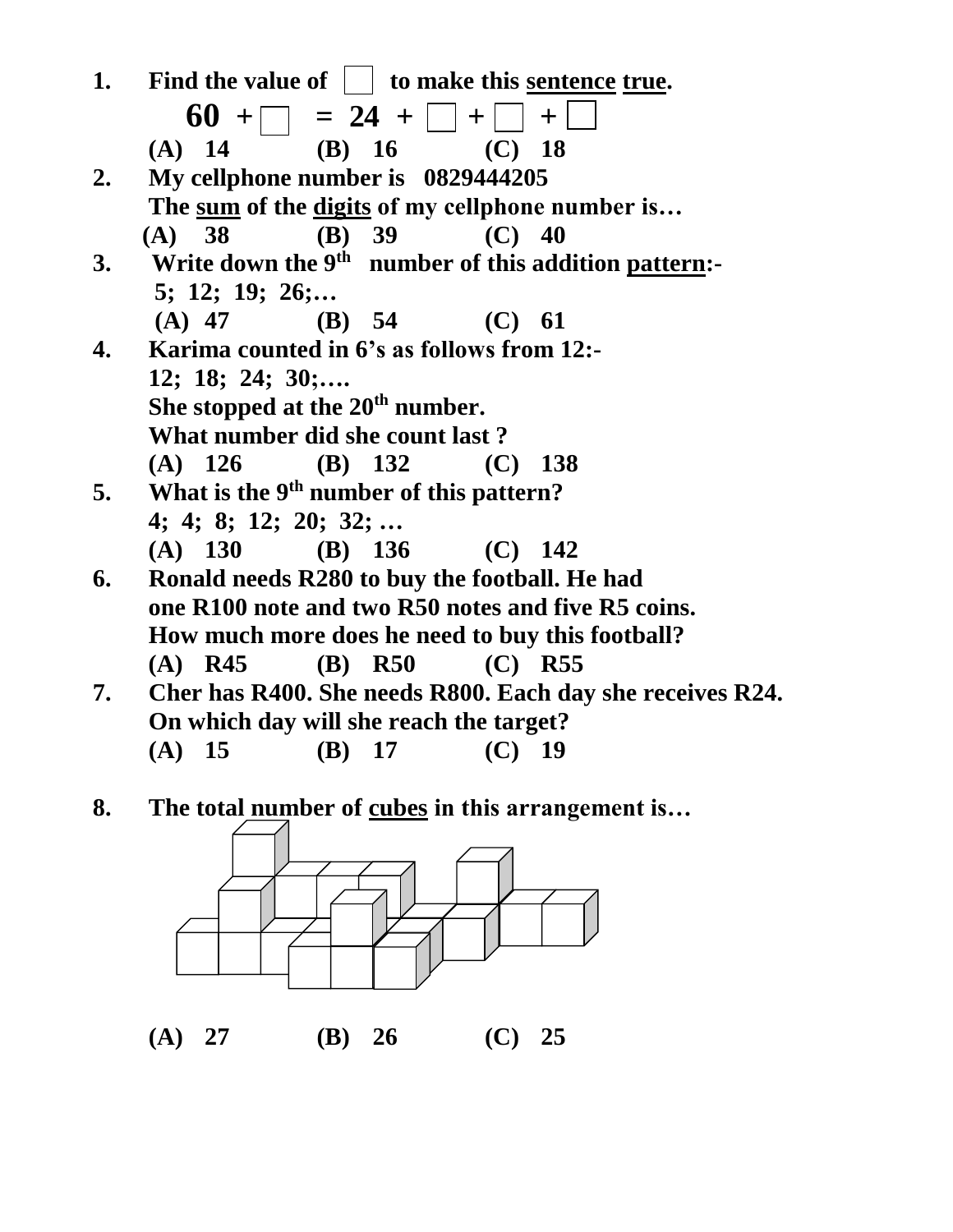- **9. If**  $88 \times 7 = 600$  **then what is**  $22 x$ **(A) 210 (B) 180 (C) 150**
- **10. Enver added three card numbers at a time. How many answers were more than 45?**



**11. How many triangles of all sizes are there in this figure ?**



 **(A) 8 (B) 10 (C) 12**

- **12. Barnie collected R40 less than Amos. Corrie collected R20 more than Daisy. Barnie collected R60 more than Corrie. Who collected the least amount?** 
	- **(A) Barnie (B) Corrie (C) Daisy**